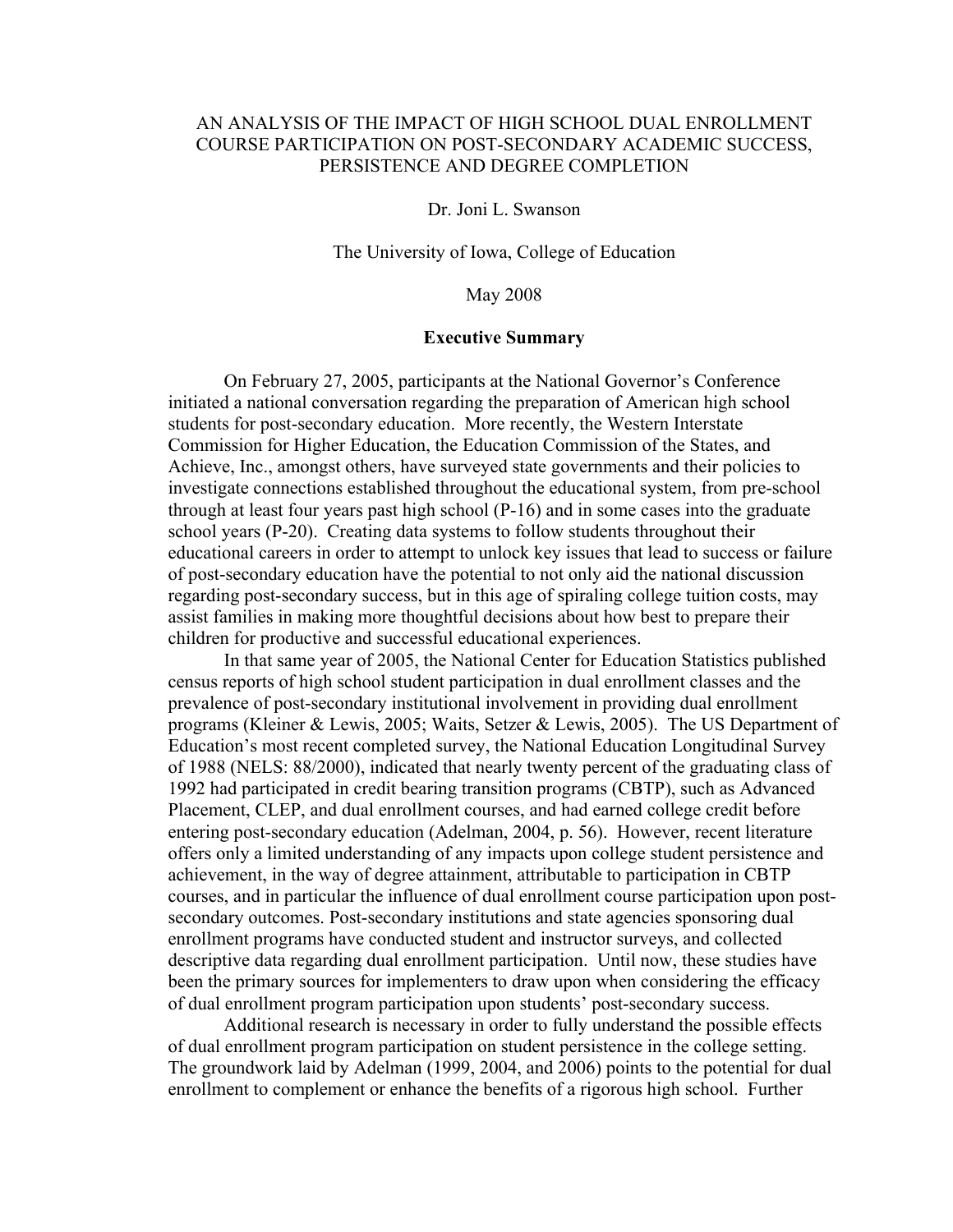investigations, including the "Stanford Bridge Project" (Venezia, Kirst & Antonio, 2003) signal a genuine need to guide students across the academic divide that separates high school and college experiences. However, without the use of an unbiased set of data and sophisticated statistical methods controlling for student attributes and behaviors, the likely outcomes for dual enrollment students as they enter post-secondary education have remained largely unknown.

# **Purpose**

The purpose of this current study was to investigate the impact of high school students' participation in dual enrollment courses upon college persistence and degree attainment. The first to employ a nationally representative student population to the matter of dual enrollment programming, the analysis utilized restricted data sets and variables constructed by the NCES from the NELS: 88/2000 and the Post-secondary Education Transcript Study (PETS:2000) to parcel out students who graduated from high school in 1992 and entered post-secondary education after participating in dual enrollment programs during their high school careers. The theoretical basis for the study stemmed from Tinto's theory of institutional departure from higher education (1993) and Merton's theory of anticipatory socialization (1957). Not only did the study seek to learn more about dual enrollment participation's influence upon academic integration and success in college, but also investigated possible socializing effects of participating in college equivalent courses before formal matriculation into post-secondary education, through the use of variables identifying students' educational anticipations and persistence outcomes.

## **Research Questions**

The following four questions were developed to guide the research design and statistical methods:

1) Do students who have participated in dual enrollment programs have higher rates of second year college persistence than those who were not dual enrollment participants?

2) Do students who have participated in dual enrollment programs have shorter time to degree periods than those who are not dual enrollment participants?

3) Do students who have participated in dual enrollment programs experience higher levels of college degree attainment than those who are not dual enrollment participants?

4) Do students who have participated in dual enrollment programs experience positive affects upon college persistence and degree attainment after accounting for specific demographic attributes, when compared to those who are not dual enrollment participants after accounting for these same attributes?

## **Research Method**

In order to test possible relationships between dual enrollment program participation and students' integration, persistence and degree attainment, a causal model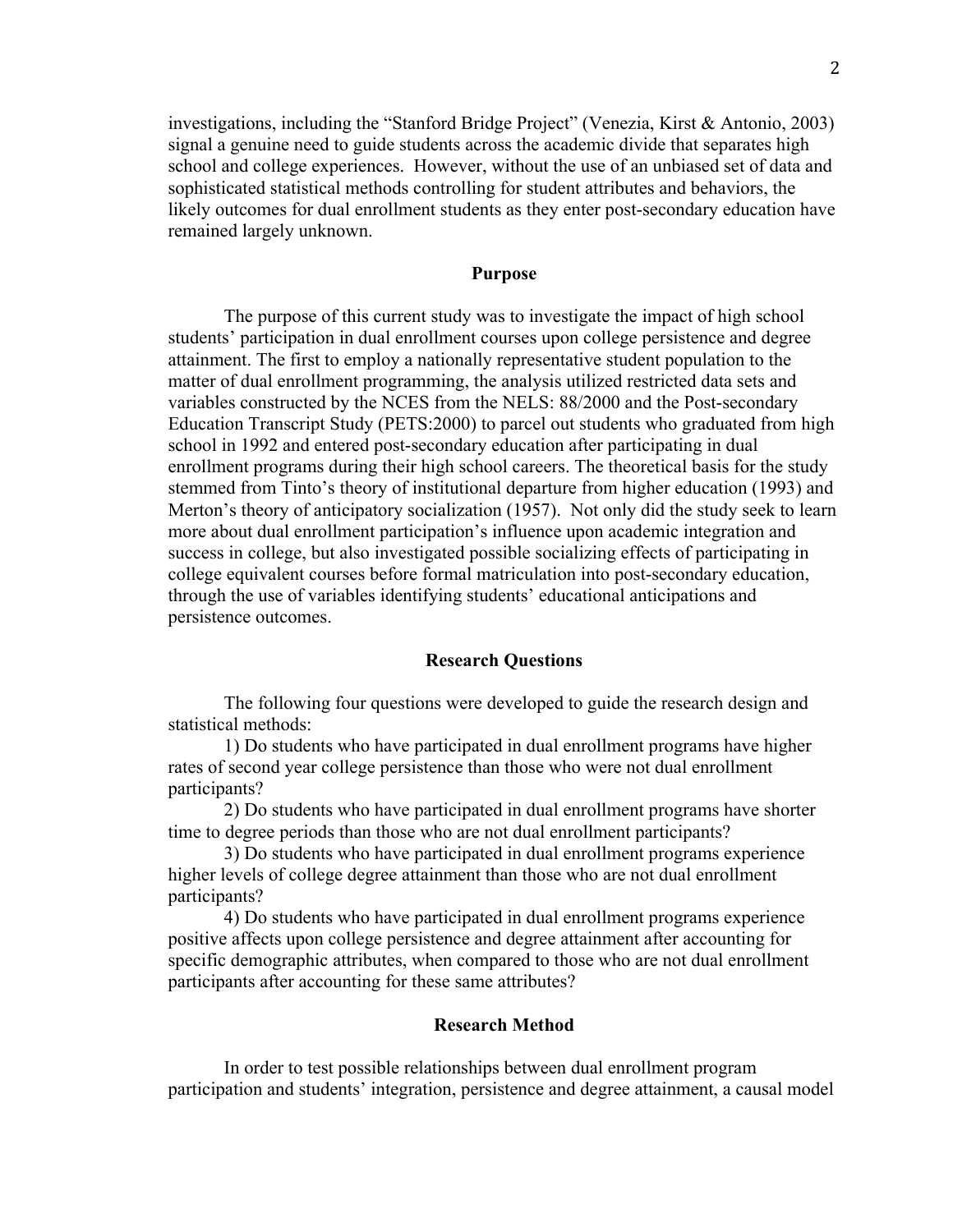was developed. Inferential statistics, by way of logistic regression equations, were created based upon the causal model. The equations explored the total and direct effects of participation in dual enrollment courses, controlling for a set of student demographic and high school attributes upon a series of dependent variables describing post-secondary achievement. Variables from the NELS and PETS data were chosen to most closely reflect descriptors found in the causal model. Further guidance for variable selection came from Adelman's prior research on high school preparation for college success (Adelman, 1999, 2004 and 2006). Regression equations were developed in the following manner:

Step 1 – The Independent Variable (Dual Enrollment participation)

Step 2 – Demographic background

- Step 3 High School history
- Step 4 College factors
- Step 5 Post-secondary persistence and credit acquisition

Total effects models used steps 1 through 3, while direct effects models used steps 1 through 5.

Delta -*p* statistics created in this study described the likelihood that dual enrollment participation increases or decreases the probability of the dependent variable of each logistic regression equation as compared to students who were non-participants.

# **Major Findings**

## Persistence in Post-secondary Education

Inferential statistics suggested that dual enrollment participation may play a significant role in persistence to degree, especially for students who entered college within seven months of high school graduation, those who acquired 20 or more college credits by the end of the first year of college, and those who continued their enrollment in post-secondary education without a break of more than one semester through the second year of college.

- Dual enrollment students were  $11\% (p < .01)$  more likely to persist through the second year of college than non-participating students.
- Dual enrollment students were  $12\%$  ( $p < .001$ ) more likely to enter college within seven months of high school graduation than non-participating students.
- Dual enrollment students who completed 20 or more credits in the first year of college were  $28\%$  ( $p < .001$ ) more likely to persist through the second year in college than were students who did not complete dual enrollment courses.

These composite persistence factors constitute "academic momentum" toward a degree. Dual enrollment participation, therefore, indicated statistically significant impacts upon students' academic momentum. Accumulating credits in high school may have created a "nest egg" effect, thereby influencing students decisions to remain in college and creating a positive outcome for dual enrollment participants in postsecondary education. These statistics point to dual enrollment as a player in Tinto's longitudinal model of individual departure from higher education. For dual enrollment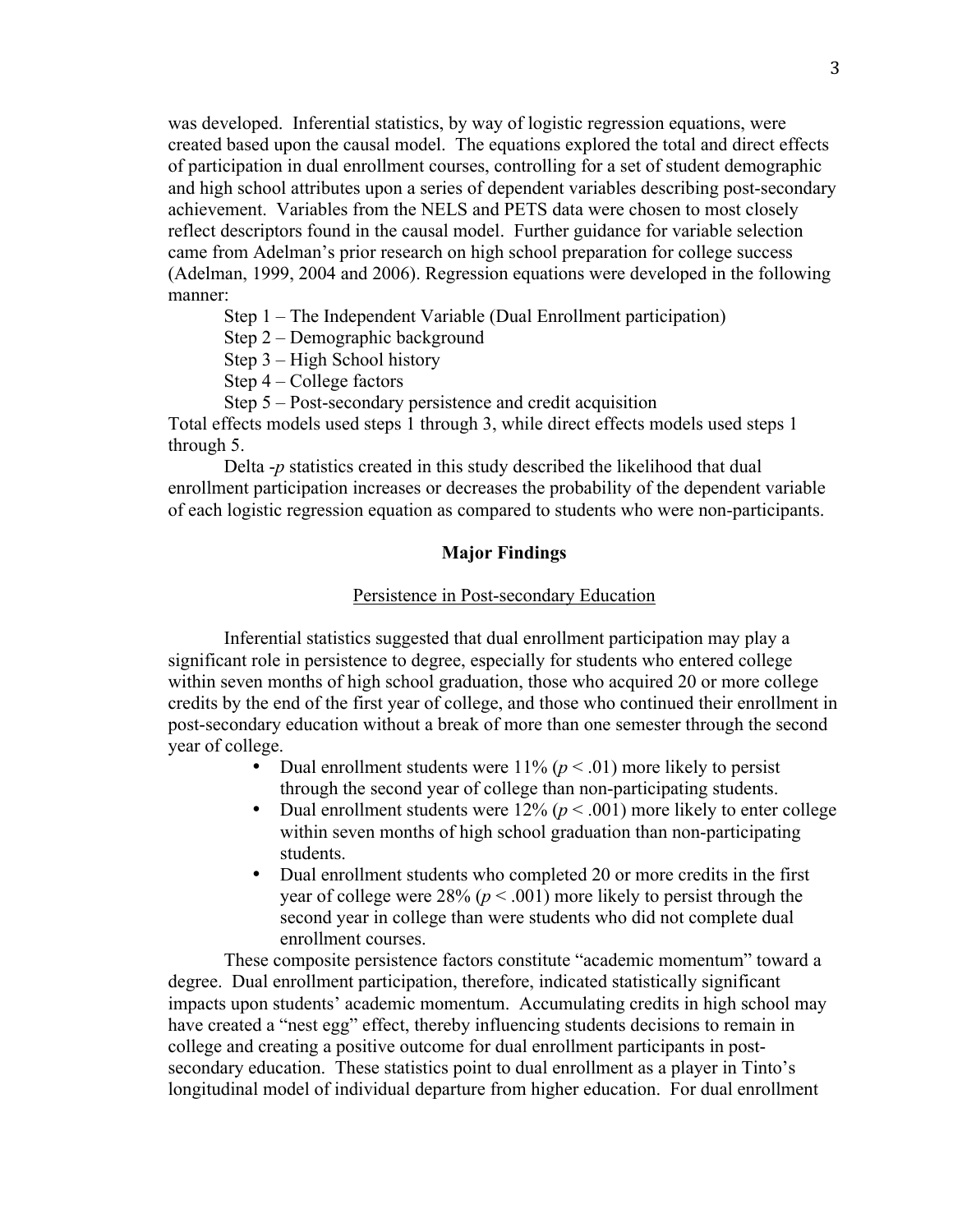students, academic integration and associations with post-secondary education seem to make a positive difference in college persistence.

# Elapsed Time to Earn a Bachelor's Degree

Previous qualitative and quantitative research and informational articles on dual enrollment participation have promoted the idea that completing these types of classes could shorten the time required to complete a college degree, and therefore reduce the overall costs to families and students of post-secondary education (Bailey & Karp, 2003; Delicath, 1999; Hanson, 2005; Menzel, 2006, Porter, 2003; Windham & Perkins, 2001). The results of this study suggested that dual enrollment participation did not produce statistically greater likelihoods of earning a degree in less than 4.56 calendar years (the average time to degree standard established by Adelman in 2004). However, students who participated in dual enrollment and exhibited academic momentum demonstrated a greater likelihood of completing a degree in less than the average length of time.

- Logistic regression analysis suggested students earning at least 20 credits by the end of the freshman year improved their likelihood of earned a degree in 4.56 years by  $38\% (p < .001)$ .
- Students who remained in college without more than one semester break through the end of the sophomore year increased the likelihood of completing a degree in less than average time by  $41\%$  ( $p < .01$ ).

## Degree Attainment in Post-secondary Education

For the purposes of this study, three different types of credentialing categories were created from the NELS: 88/2000 variable HDEG (highest degree attained): Certificate or Associate of Arts Degree, Bachelor's Degree, and Graduate Hours or Advanced Degree. Students in the evaluated population were included in one of these three categories depending on their highest level of education completed by 2000. Therefore, if a student had completed both a BA and an Advanced Degree, that particular individual would be included only in the Graduate Hours/Advanced Degree category as it best described their highest level of educational attainment.

- Dual enrollment participation, apart from all other factors, reduced students' odds of achieving a bachelor's degree by  $10\%$  ( $p < .05$ ).
- Dual enrollment participating students who entered college within seven moths of high school graduation improved their likelihoods of receiving a BA from between  $16\%$  and  $20\%$  ( $p < .001$ ) as compared with non-participants.
- Earning 20 credits in the freshman year and continuously enrolling to the end of the sophomore year increased the likelihood of dual enrollment students earning graduate level degrees or completing graduate level courses by  $14\% (p < .05)$  and  $34\% (p < .001)$ respectively, as compared to non-participants.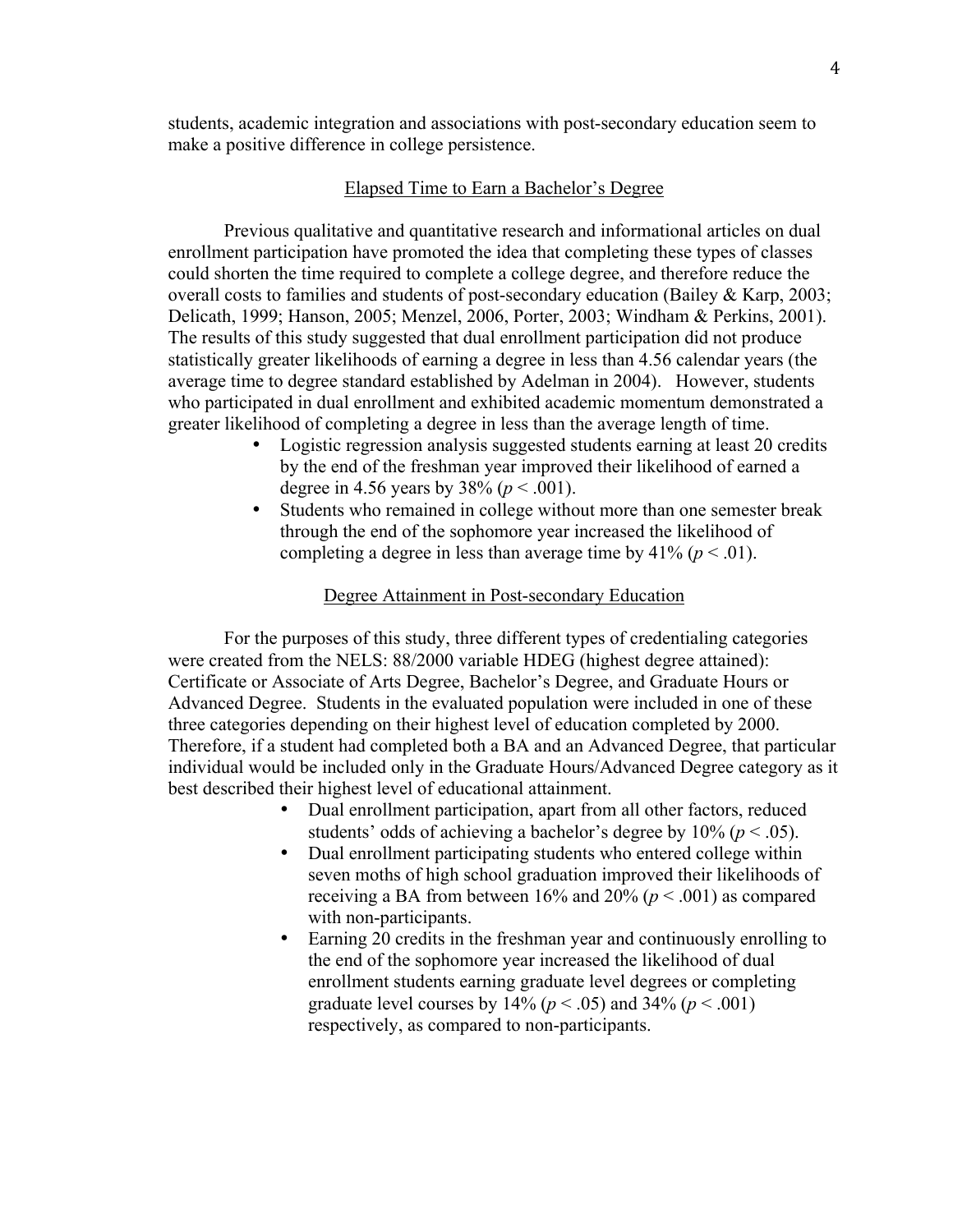# Educational Expectations

The affective influence of dual enrollment participation was evaluated by the use of a variable identifying educational expectations. Three dummy variables describing levels of intentions were created: those students who consistently expected to earn a BA (the reference category); those students whose expectations rose to a BA; and those students whose expectations were for a credential less than a BA.

> • Inferential statistics indicated a  $12\%$  ( $p < .01$ ) greater likelihood that dual enrollment students who had not anticipated earning a BA would graduate with a bachelor's degree than non-participating students who had originally intended to earn a BA.

These results may point to the socializing effect of participation in dual enrollment programs, as described by Merton (1957) in his theory of anticipatory socialization.

### Statistical Controls

Prior research on dual enrollment had produced very few studies employing regression analysis of any kind (Eimers & Mullen, 2003), with most studies utilizing descriptive data or Chi-Square as the statistical method (Porter, 2003; Menzel, 2006). In this study, dual enrollment, functioning as the main independent variable in the logistic regression equations, produced statistically significant effects while controlling for a series of confounding variables selected from the NELS: 88/2000 and PETS data. Amongst the demographic and high school control variables used in this research were: gender, racial group, first generation student and socioeconomic status, and high school academic record – including class rank, GPA, standardized test scores and level of rigor in the curriculum completed.

## **Implications of the Research Results**

#### Demographic Considerations

Generally, demographic descriptors of dual enrollment students yielded very little in the way of statistically significant results. Specifically, males and Hispanic dual enrollment students showed a decreased likelihood of achieving post-secondary success as compared to white and female participants. These demographic statistics suggesting negative impacts on males and Hispanics enrolled in dual credit programs are concerning, especially with the dwindling numbers of males on college campuses and increasing numbers of Hispanic youth enter the K-12 school systems and large percentages fail to graduate from high school. On the other hand, dual enrollment does not seem to favor one demographic group over another and produced inconsistent results in regards to prerequisite high school qualifications.

One of the major limitations of this study lies in the age of the data and the changes in demographics in the US student population since 1992. Over 813,000 students participated in dual enrollment programs in 2002-2003 school year (Kleiner & Lewis, 2005, p. 7). In 1992, a weighted sample of 213,000 dual enrollment students were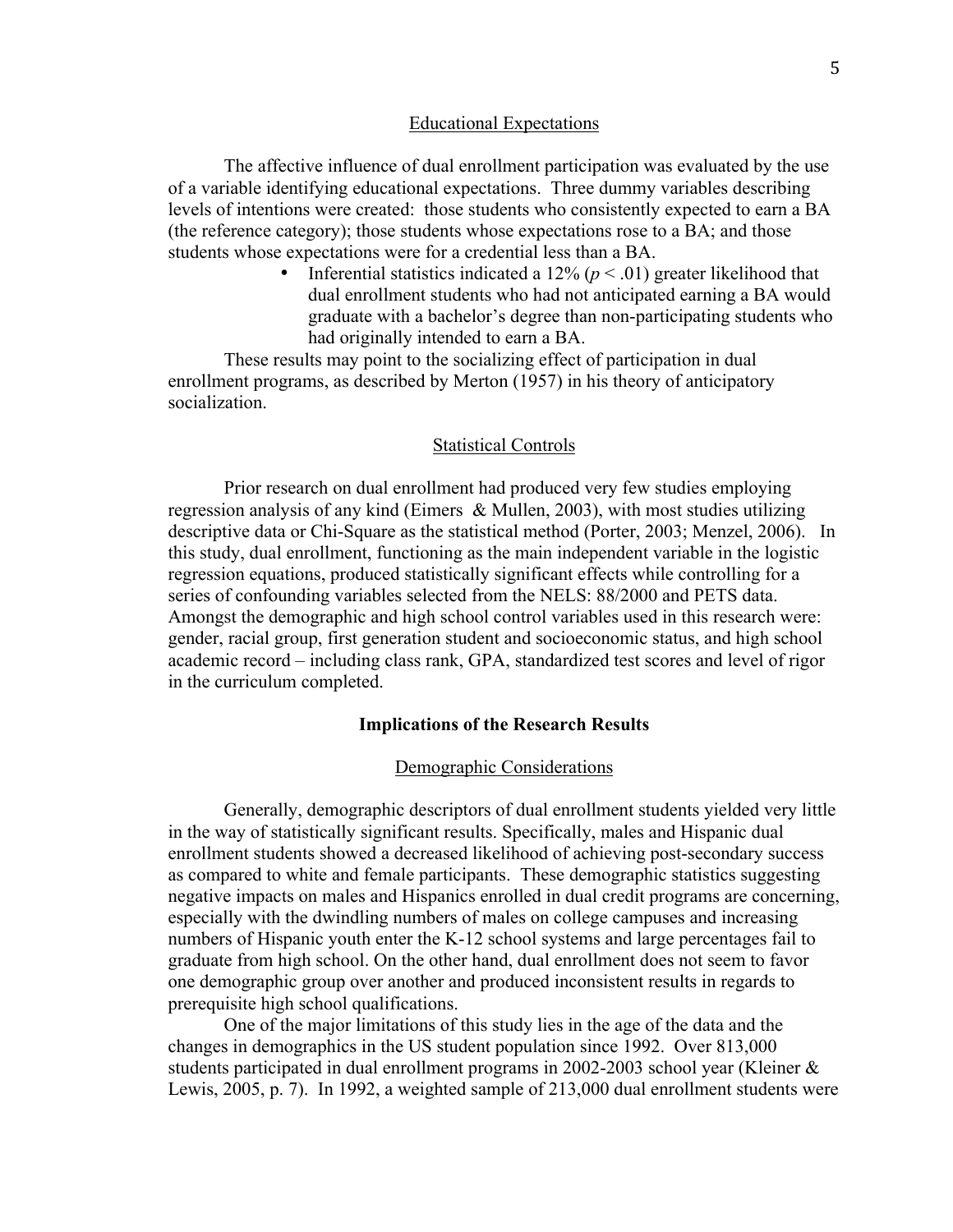identified through the NELS: 88/2000 data set (Adelman, 2006, p.99). Repeating this study with newer data may not be possible for some time, as the Education Longitudinal Study: 2002 (ELS) data will not be complete for several years. Uncertainty exists as to whether an in-depth transcript study, such as that performed for the NELS: 88/2000, will be undertaken in order to parcel out dual enrollment participation from the total population surveyed. New longitudinal data regarding college enrollments is currently being collected by a number of state governmental bodies through P-16 initiatives (Achieve, Inc., 2008). However, inconsistencies between these data sources may render them useless in the context of a national study.

## Academic Momentum and Degree Attainment

Students who participated in dual enrollment classes were more likely to enroll in post-secondary education directly after high school than were non-participants. In this research, the variable, NODELAY, was an even stronger predictor of post-secondary success for dual enrollment participants than found in prior studies (Adelman, 1999 and 2006). Entering post-secondary education immediately after high school pointed to a statistically significant positive increase in the likelihood of degree attainment for dual enrollment students as compared to non-participants.

Dual enrollment students, by nature of their participation, earn college credits before post-secondary matriculation. Therefore, at least a portion of the first year transcript includes credits earned while still a high school student. The variable, CREDMOM, used to describe freshman year college credit attainment, was a strong predictor of earning a bachelor's degree within the 4.56 years or less average time utilized for this study. Additionally, earning 20 or more credits by the end of the first year played a significant part in dual enrollment students' attainment of a bachelor's degree. Therefore, earning credits in high school may help students to build academic momentum, a benefit which may assist students not only to graduate with a degree, but also may diminish the time necessary to complete degree programs.

Entering college shortly after completing high school and earning a portion of their first year credits through dual enrollment programs suggests a recipe for success in attaining bachelor's degrees and graduate credit level work. The nest egg effect of beginning college with academic credit points to the possibility of strong post-secondary advantages gained through the experience of undertaking dual enrollment classes.

Furthermore, results for dual enrollment students who continued on with their studies at least to the end of the sophomore year in college, signified by the variable NOSTOP, suggest the greatest statistically significant predictor for bachelor's degree and graduate school degree attainment in this study. Continuing on in school will not guarantee completion of a degree, but without the habit of continuing in school a degree is unlikely. Dual enrollment participant's momentum toward a degree suggests an increasing likelihood of the completion of bachelor's and graduate level degrees.

Participating in a credit-based transition program, such as dual enrollment, may have created the circumstances by which students are reluctant to give up the credits earned in high school. These students are perhaps more likely to experience a sense of achievement in their initial college credit classes, and therefore enter post-secondary education without delay after high school to a greater degree than non-participants. Dual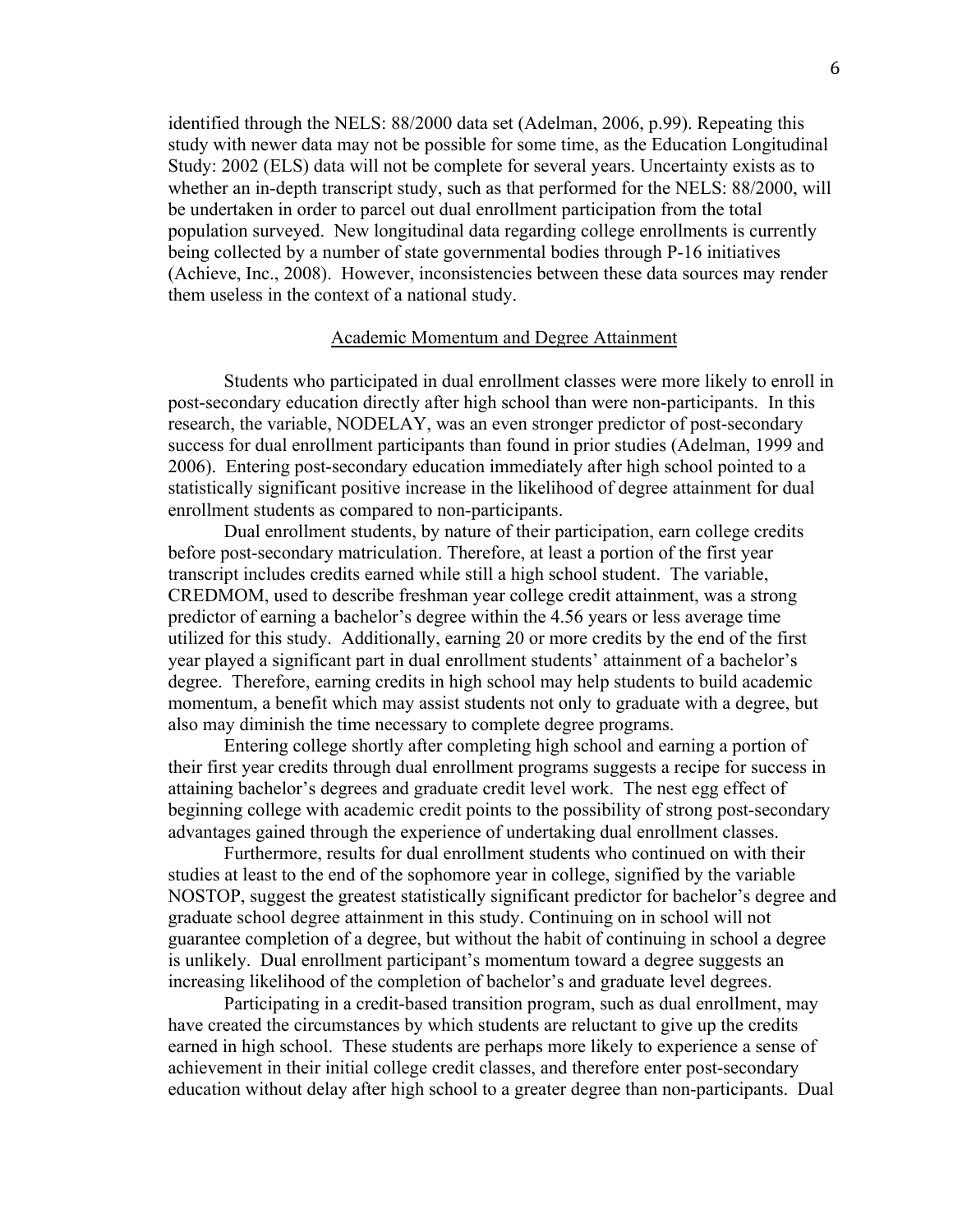enrollment participants seem to demonstrate a greater likelihood to continue on with their post-secondary studies after the experience of college classes in the high school. The combination of these three variables marking persistence in college (NODELAY, CUMCRED, and NOSTOP) when combined with dual enrollment experiences produced statistically significant effects on degree attainment, whereas the singular effect of dual enrollment participation failed to produce significant results on time to degree or on degree attainment of any type.

## Sociological Impacts

The affective influence of dual enrollment participation suggests that, at least in the case of students who entered programs without the intent to earn a bachelor's degree, statistically significant modifications of educational expectations may occur. The statistical results of this study support the conclusion that dual enrollment course participation may impact the anticipatory socialization patterns of students, especially in regards to anticipating oneself in the role of college student. Acquiring or assimilating habits typical of college attitudes, norms and expectations may have played a role in impacting students' changing aspirations toward degree attainment, as compared to students who already expected to earn a bachelor's degree. The results of this study suggest that dual enrollment participation likely played a role in changing students' attitudes toward bachelor's degree attainment. Positive experiences in a dual enrollment classes may, therefore, impact a change in attitude and reinforce retention rather than departure from college, as noted in Tinto's model of student departure (1993). Not only does dual enrollment participation provide a positive statistical likelihood of persistence, the act of participation in high school may influence students' beliefs about themselves as future college graduates. Above all else, this may prove the most important reason for students to participate in dual enrollment courses.

## **Conclusions**

According to the WICHE (2006) report, 42 of 50 states have adopted policies, rules and regulations regarding the implementation and oversight of dual enrollment programs. Therefore, states have been and are continuing to invest in this acceleration strategy, often counting average daily attendance of dual enrollment students in both the K-12 high school and college census. In some areas of the US, students sign up for this first taste of college by way of enticing tuition breaks and scholarships to transferring students (Boswell, 2001). Measuring student outcomes from these programs has largely been left to the institutions sponsoring courses or to a few state governing bodies that have developed a means to collect cohort or longitudinal data. Heretofore, uncertainty regarding the efficacy of dual enrollment programming revolved around the proverbial question, "Does it make any difference?".

Overall, I believe the most important findings of this report are the suggestions that dual enrollment fosters more positive attitudes towards earning post-secondary degrees in students who did not previously hold these attitudes; that dual enrollment participation greatly improves students' propensity to persist in college; and this persistence in turn improved greatly dual enrollment students' likelihood and odds to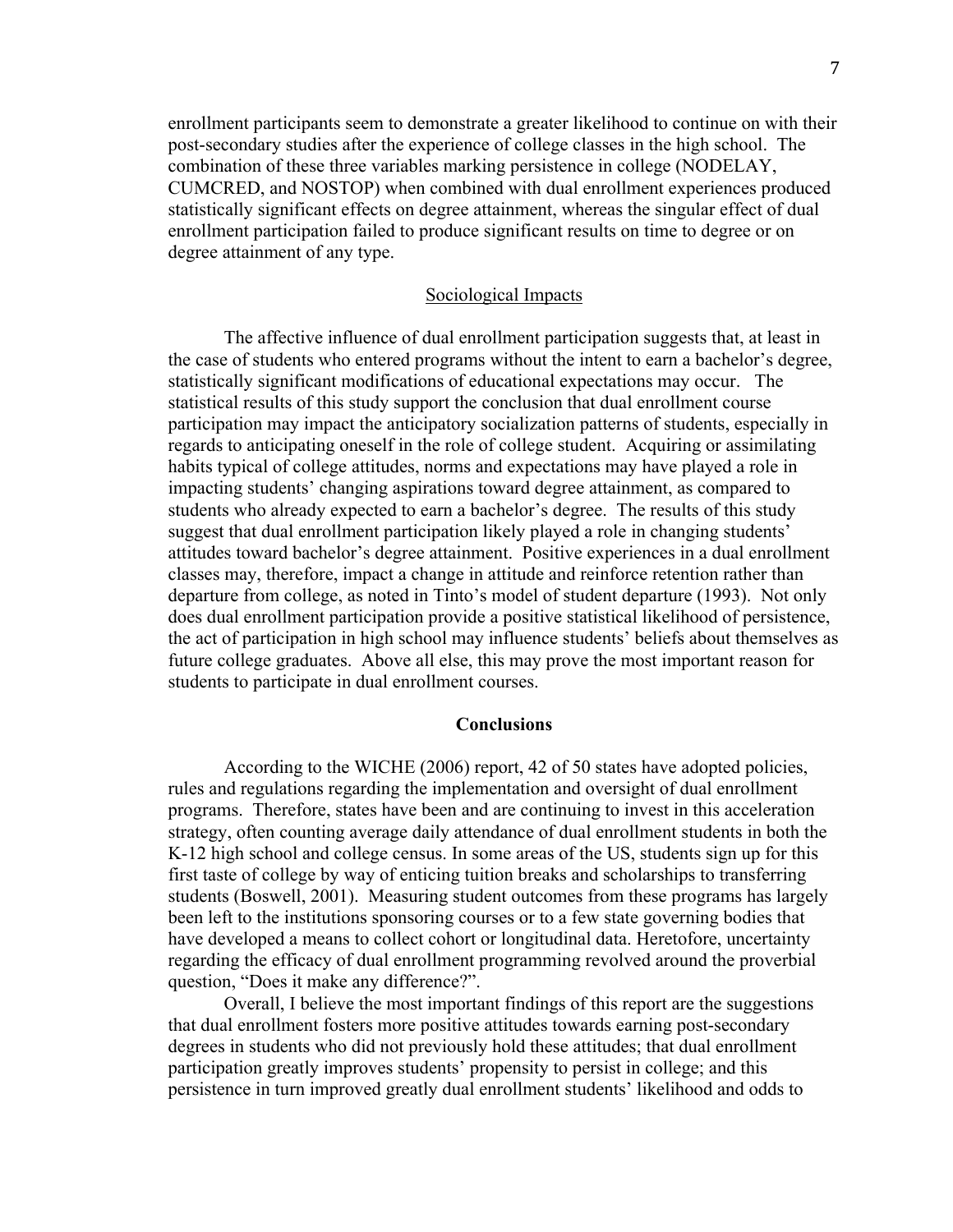graduate from college with bachelor's or graduate level degrees. Alone, as a single indicator dual enrollment participation did not improve the odds that students will graduate early from college, nor did it improve their likelihood to earn a degree as compared to non-participants. However, taking into account the idea that dual enrollment promotes immediate entry and persistence, these factors greatly improved the students' chances at acquiring post-secondary credentials as compared to non-participants.

The implications of this study's results are clear – dual enrollment should be considered as a viable means to improve students' likelihoods of entering post-secondary education, of continuing in college, and of acquiring degrees. State legislatures and the federal government should modify current legislation to include dual enrollment as a means, on par with other credit based transition programs like Advanced Placement, to improve both the rigor of the high school curriculum and students' preparation for college. More importantly, dual enrollment experiences can serve as a psychological and academic bridge between secondary and post-secondary schooling. Dual enrollment programs should be more widely available to all students and preparation for taking part in these classes should begin for the majority of students in the middle school years.

Citation:

Swanson, J. (2008). *An analysis of the impact of high school dual enrollment course participation on post-secondary academic success, persistence and degree completion.* Paper presented at the meeting of the National Association for Gifted Children, Tampa, FL and the National Alliance of Concurrent Enrollment Partnerships, Kansas City, MO.

*This work was supported in part by a grant from the John Templeton Foundation to the Institute for Research and Policy on Acceleration at the Belin-Blank Center for Gifted Education at the University of Iowa.*

# **Bibliography**

- Achieve, Inc. (2008), *Closing the expectations gap: An annual 50-state progress report on the alignment of high school policies with the demands of college and careers.* Washington, DC: The American Diploma Project.
- Adelman, C. (1999a). *Answers in the tool box*: *Academic intensity, attendance patterns, and bachelor's degree attainment.* (PLLI1999-8021). Washington, DC: US Department of Education**,** Office of Education Research and Improvement, National Institute on Postsecondary Education, Libraries, and Lifelong Learning.
- Adelman, C. (2004*). Principal indicators of student academic histories in postsecondary education 1972-2000.* Washington, DC: US Department of Education, Office of Vocational and Adult Education.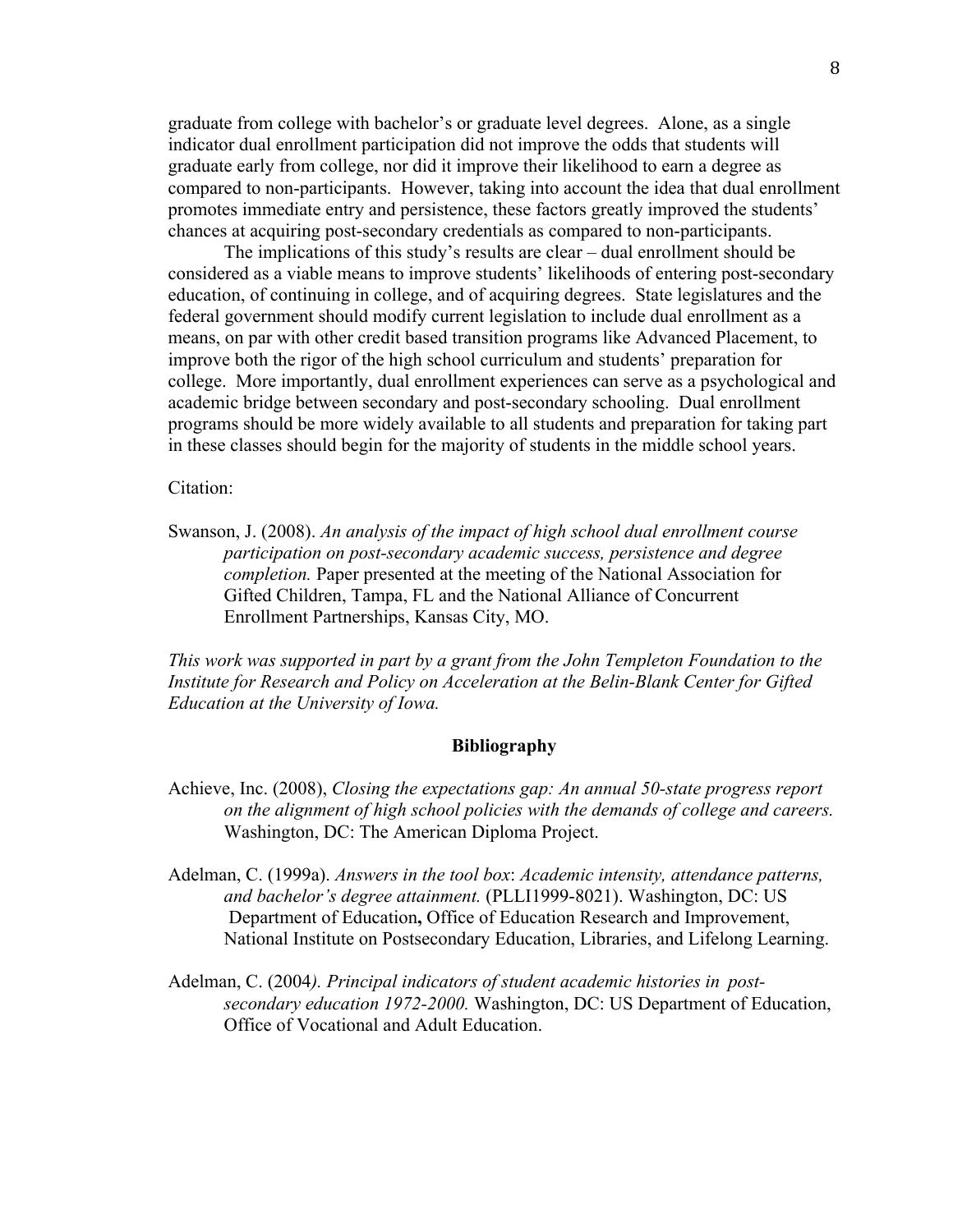- Adelman, C. (2006). *The toolbox revisited: Paths to degree completion from high school through college*. Washington, DC: US Department of Education**.** Office of Vocational and Adult Education.
- Bailey, T. &. Karp, M. (2003). *Promoting college access and success: A review of credit-based transition programs*. New York: Teachers College, Columbia University, Community College Research Center.
- Boswell, K. (2001). Dual enrollment programs: Accessing the American dream. *Update On Research and Leadership, 13(*1). (ERIC Document Reproduction Service No. ED467856).
- Delicath, T. (1999). The influence of dual credit programs on college students' integration and goal attainment, *Journal of College Student Retention, 1*(4), 377- 398.
- Eimers, M. & Mullen, R. (2003)*. Dual credit and Advanced Placement: Do they help prepare students for success in college?* Paper presented at the meeting of the Association for Institutional Research, Tampa, FL.
- Hanson, S. (2005). *Running Start: 2004-05 Annual Progress Report*, Olympia, WA: State of Washington, State Board for Community and Technical Colleges**.**
- Kleiner, B. & Lewis, L. (2005). *Dual enrollment of high school students at post-secondary institutions: 2002-03*. (NCES 2005-008) Washington, DC: US Department of Education, National Center for Education Statistics.
- Menzel, M. (2006). Type III concurrent enrollment program participation effect on time and cost to baccalaureate degree completion*, Dissertation Abstracts International, 67* (01), July 2006, (UMI No. 3205232).
- Merton, R. (1957). *Social theory and social structure*. New York: The Free Press.
- Porter, R. (2003). *A study of students attending Tennessee Board of Regents universities who participated in high school dual enrollment programs.* Unpublished doctoral dissertation, East Tennessee University.
- Tinto, V. (1975). Dropout from higher education: A theoretical synthesis of recent research. *Review of Educational Research*, *45*(1), 89-125.
- Venezia, A., Kirst, M., & Antonio, A. (2003). *Betraying the college dream: How disconnected K-12 and post-secondary education systems undermine student aspirations*. Palo Alto, CA: The Bridge Project, Stanford Institute for Higher Education Research.